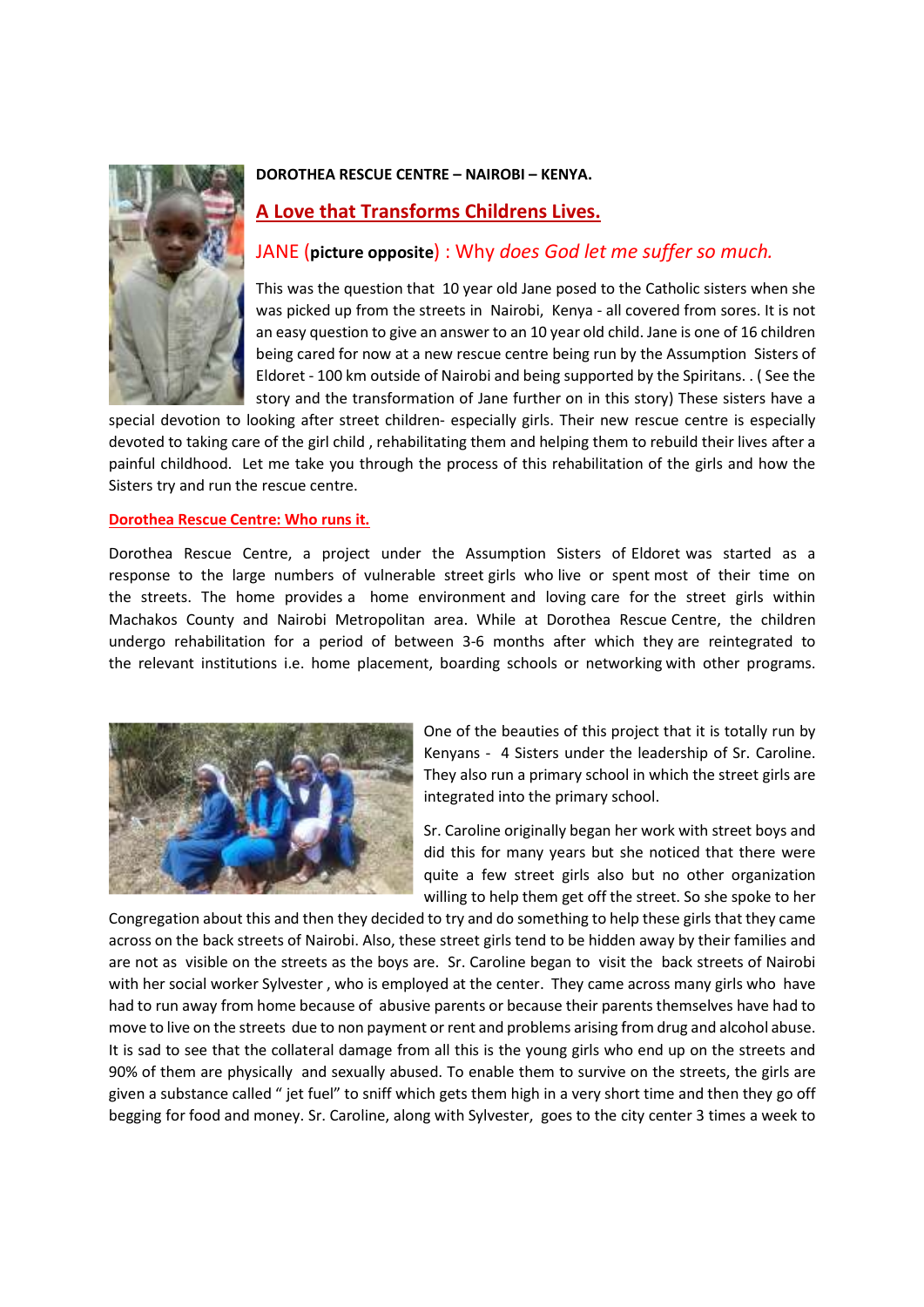meet up with the girls on the street and make friendship with them, bringing tea , milk, warm clothes to them and their families.. Over a period of time friendship is built up and then the girls who look the most vulnerable and traumatized are invited to come to the Rescue centre.

 Sr. caroline in her own words ... "*For efficiency and sustainability of the program we offer family therapies and empowerment programs to the parents, relatives and guidance of these former street children. This helps to ensure that our children don't go back to street after going through the program. The girls are provided with food and clothing. Thereafter, they are provided with stationery, education, and vocational training. The girls are also provided with psychosocial support as well as medical healthcare. Thereafter, follow-ups and home tracings are undertaken to ensure that the rehabilitated girls do not relapse. The Home reintegrates about 50 girls at the end of the year to pave way for new admissions. We give primacy to education as our rehabilitation program is deeply convinced that through education and skills training, these children stands greater chance to fully develop their potential and skills and advance their individual well-being as well as contribute significantly to development. Vision –Transform street girls to develop to their full potential Mission –To rescue, rehabilitate, and reintegrate girls from the streets of Nairobi and Machakos back into their families."* 

**The burning of clothes.** When the children are brought to the center they are taken to the registration room where they are warmly welcomed and heir names recorded. It can take a child time to remember their real names because while they are on the streets , they have taken street names which they have to give up and go by their real names from now on. -They fill their registration forms which are also necessary to be able to register them with the police for good child protection. After registration they are taken around the centre and shown the different areas of the centre which will be their new homes for the next 6- 12 months or maybe longer depending on their rehabilitation needs. They see the very nice new dormitory that the sisters have built with modern beds, the kitchen, dining room, chapel and the primary school area. They are then taken for a shower with deep cleansing soaps as the children have a lot of ingrained dirt from their time on the streets. Then they are given new clothes .

The old clothes are stored away until they have a special ceremony of burning the old clothes. When the children have settled in a bit after a few days the priest is called and there is a special prayers said , a fire is lit and each child gathers their old clothes that have been stored away, brings their old clothes into the middle of the room and puts them on the fire. This is a ritual which symbolises them leaving their old life behind them and the start of a new life in a new home – The Rescue Centre.

## **Counselling the children:**

The Counselling for the first few weeks involves a lot of physical activity – playing games, running around, creative dancing routines and singing. The physical exercise is done to help the children get to know each other and to begin to relax in the centre. Also it helps them to drink loads of water after playing as their are a lot of toxins in their bodies from sniffing glue and jet fuel , plus eating waste food. They are helped to reintegrate into normal society by learning politeness- to say thank you – to say please and to learn how to pray.

Josephine the counsellor, works with the children on group therapy and individual counselling. She emphasises that they need to learn to ACCEPT their reality – that their mother is a drunkard or that their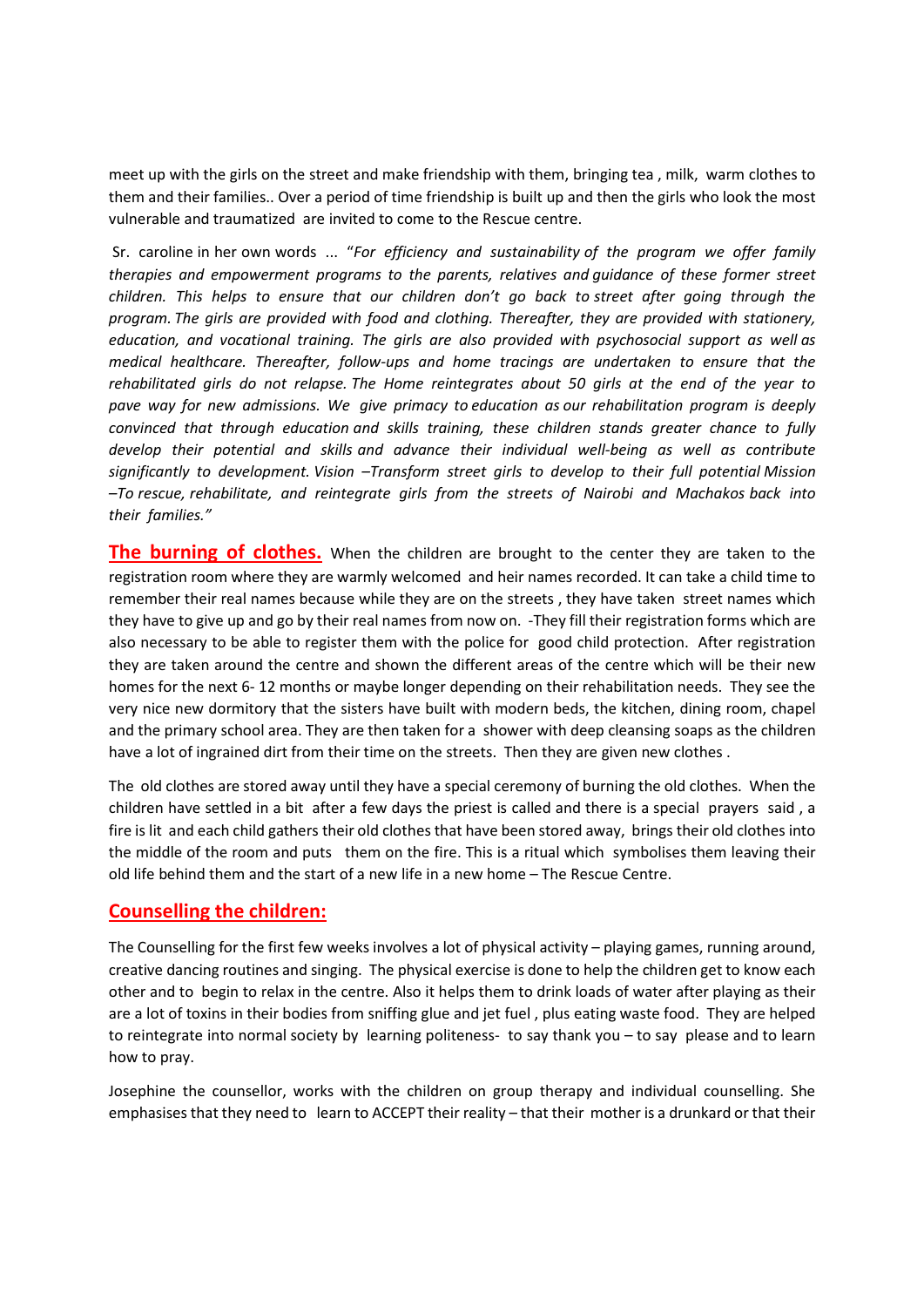father is abusive. There is also a program to counsel the parents or guardians of the children so that gradually the children can accept their parents situation and move away from not wanting to go back home at all to see them - to a situation where they can gradually accept to go home again and reconnect with their real families but to keep a distance from their former lives on the streets. If their is no good chance of the children being able to live a reasonably normal life with their parents or guardians then after their time at the Dorothea Rescue Centre , they are taken to different boarding schools where they are funded by the Sisters to stay in the boarding and have a good education in school. The goal of this program is to integrate the children back into society- not to institutionalise them but to reintegrate. – which is absolutely wonderfull.

## **The Children who have no birthdays**.

When the started up a few years ago Sr. Caroline had found out the birthdays of one of the girls and organised a party for the wee girl. During the party she asked if the other girls had birthday parties but they said that their parents never celebrated their birthdays. These are children who have been deprived of the normal joys of childhood and it is really wonderfull to see how the Rescue centre can help them feel like normal children again.

# **Back to the The Story of Jane : A girl transformed – the girl in the center of the photo.**

A beautiful transforming LOVE – the work of NLW.



**Jane** is 10 years old and she in grade 4 (smiling in the centre of the photo) . She has a critical medical condition. She has an unknown disease thatthat is connected to her lymph nodes and has led to outbreak of terrible wounds in her private parts and all over her body.

Like most of the girls on the streets of Nairobi, she had been physically and sexually abused.

She does not know where parents are. She was living with her grandmother on Nyuhuru Street, Nairobi , due to her medical condition; her grandmother couldn't afford her treatment, so her grandma took her to Jopasha Children Home. As her condition got worse and she needs to see doctor very often,the Jopasha Children Home could not afford her treatment either. They had to bring her to Dorothea Rescue Centre and now she is a child transformed. Thanks to the love, counselling and acceptance that she has found in the Dorothea Rescue Centre her condition is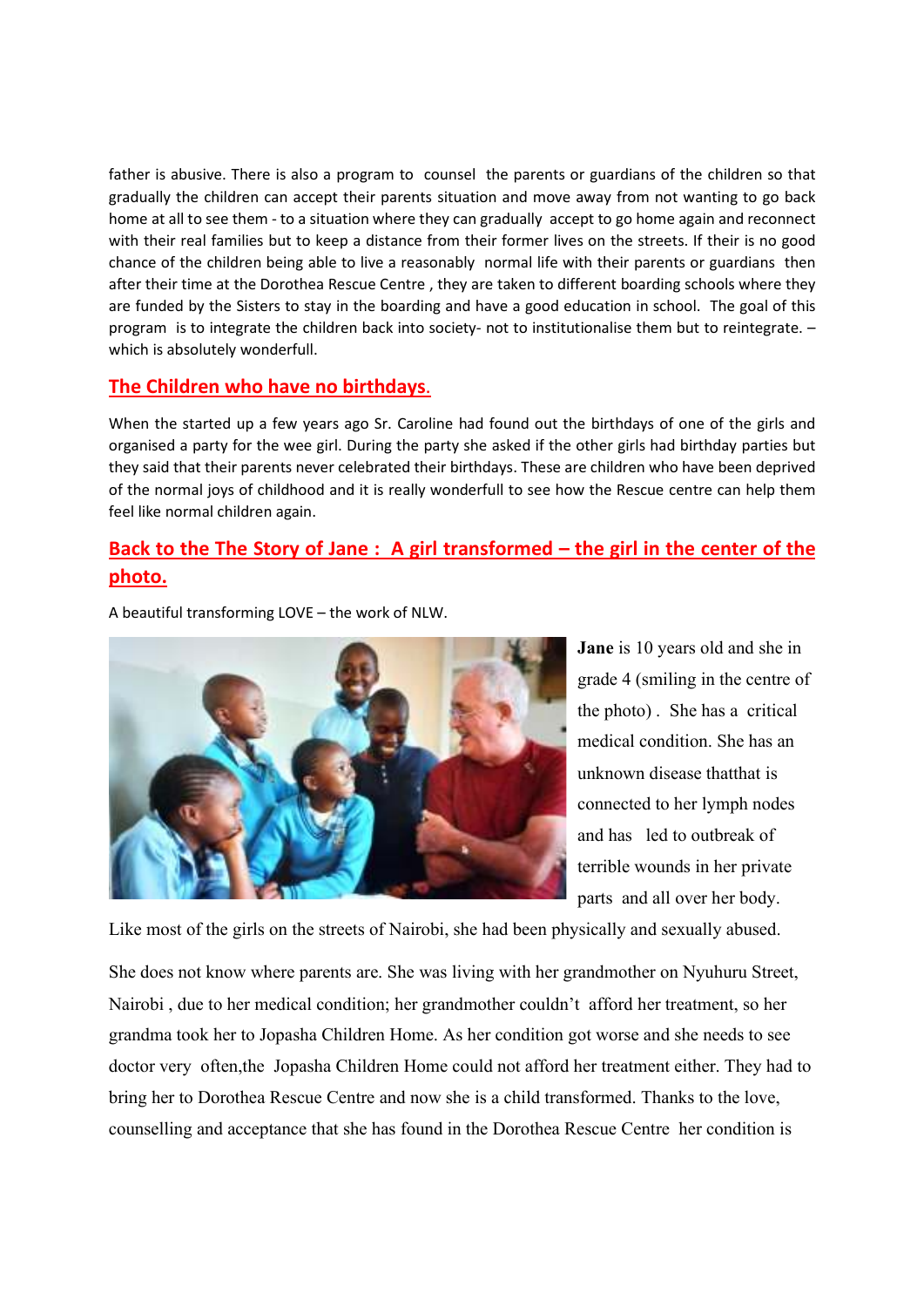improving rapidly. When she came first to the centre , she would often be found sitting alone on her bed and not interacting with the other girls. But now as she shares with the counsellor her trauma of the streets and she is opening up and playing again as a child. She is also doing well in school and has become more adjusted socially.

# **Two other girl stories :**

**Shanaya wambui** is 6 years old ( girl on the right) and she is in grade 1. She was living in Pangani Street with her grandmother and two other siblings. Her mother is 18-year-old woman with three kids, she is a drug dealer, and her dad is in prison as he was involved in crime.



She would beg from passersby in the streets, shops, restaurants and any place that she thought had money or food to provide something for two little siblings. She was raped at her age. We visited the grandmother and other two siblings, the grandma narrated

the struggle of living on the streets with three children, and she has an eye problem. I spent three days in Dorothea Rescue Centre and I had conservation with Shanaya, she is very intelligence young girl. How ever she seems to be a bit mentally disturbed as at the beginning she told me her true-life story but on our way to her grandmother's place in the city centre she was imagining her life story and making up unreal stories about her parents – a child whom I think has developed multiple personality disorder.

**China** is 8 years old ( girl on the left). She was living with her mom on Nairobi Street. Her mom is smoker, drunkard and prostitute. China's mom does prostitution and also begs to get money to buy food for her two kids. She does not know who the father of her daughter China is. China was drugs abused by her mom -her mom forced her take drugs. As we visited her mother, she explained the struggles of living in the streets and she admitted she is a prostitute and sells drugs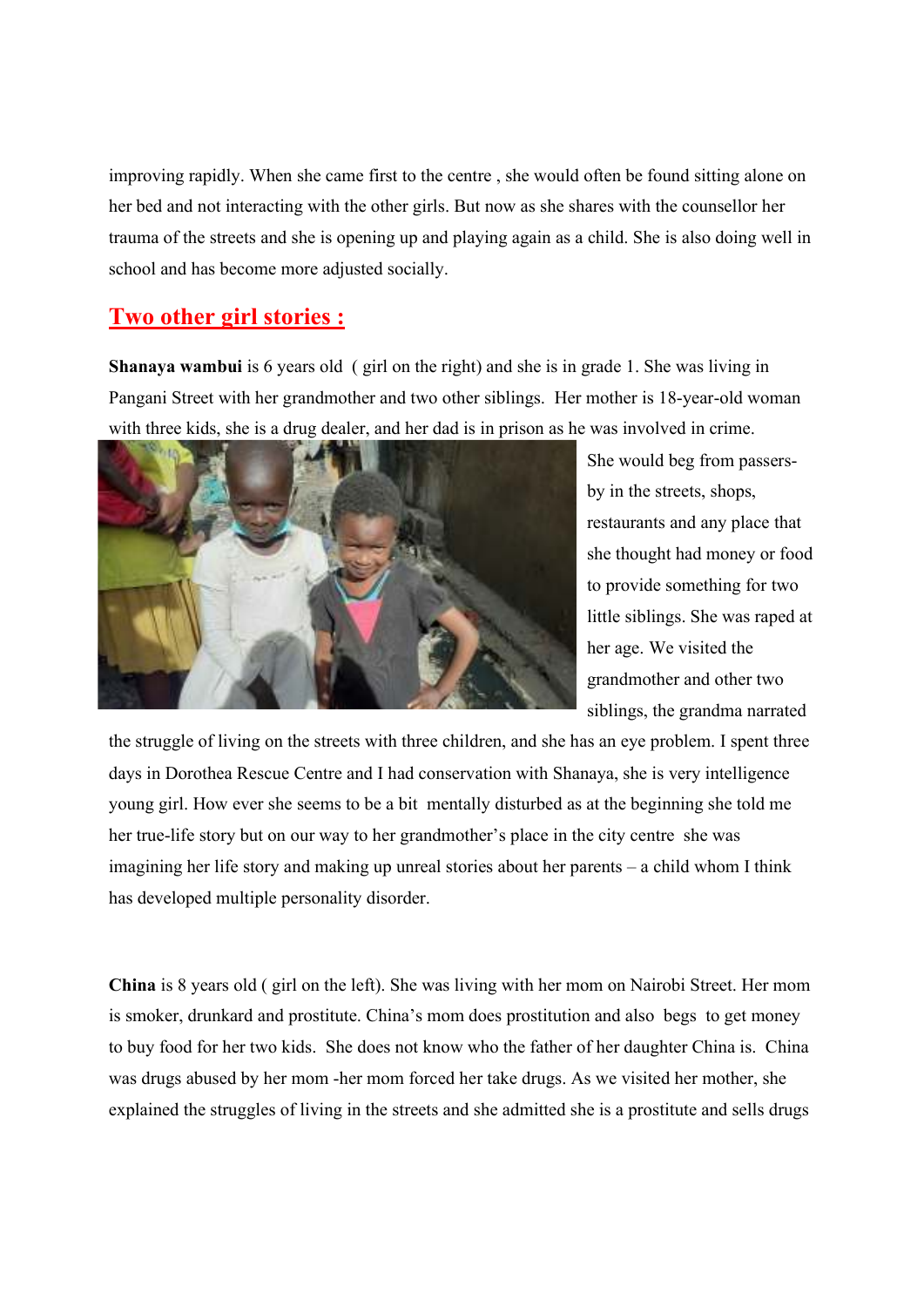to her follow women and men on the streets. When we were having this conversation with her she was so drunk and she kept saying " I gives these drugs to my daughter so that my daughter doesn't bother me when I am drunk and doing my business of prostitution.

**Irene (on the right)** is 11 years old. Her mother got pregnant with her and she blames herself now for getting her mother thrown out in the street as her mother was pregnant with her. She was begging on the street with her mom. When Sr. Caroline met them. She used to do begging to buy food for her mom, her little brother and sister every day from the street before she was recused. She does not know who father is. Irene spent most of her childhood just trying to survive on the streets and bouncing between streets trying to find any form of a stable life.

Mary( on the left): Her mom has a drink problem, her dad passed died some years ago. Mary



and her mom begged on the streets to survive. Her mom lived in a basement in Nairobi Street. As we were visiting several mothers on the streets, we met Mary's mother. She told us how she is struggling to raised her children on the streets. She

said she is HIV positive and she finds difficulty to prevent herself from getting sick. She tried family planning but it did not work well for her. She is now pregnant and she has other children. Mary likes the life in the Dorothea Rescue Centre away from the streets but her traumatized mother wants to take her back to the streets.

These are just 3 of the short life stories of children who have been brought to the Dorothea rescue centre and whose lives have been transformed – thanks to the Sisters and the support of the Spiritan Congregation. . One of the really great things also about the Sisters and the running of the Centre is that Sr. Caroline herself goes to a different parish each week to tell her own people – the Kenyans – about the work of the Centre and to get donations from other Kenyans. She gets a warm reception from the parishes that she goes to and the people are very generous in their support of her and the work of the Rescue Centre. It truly is a work of Transforming Love.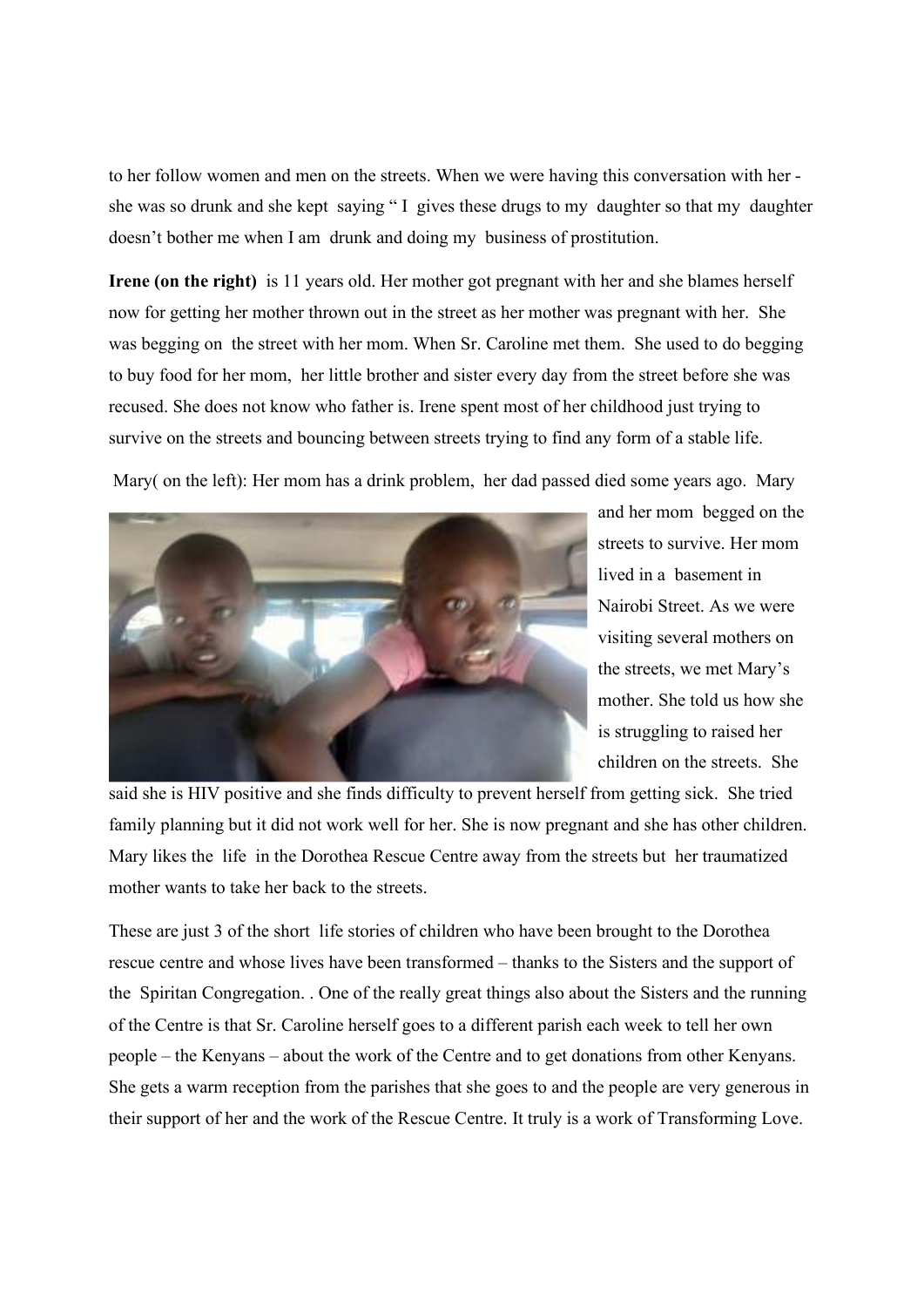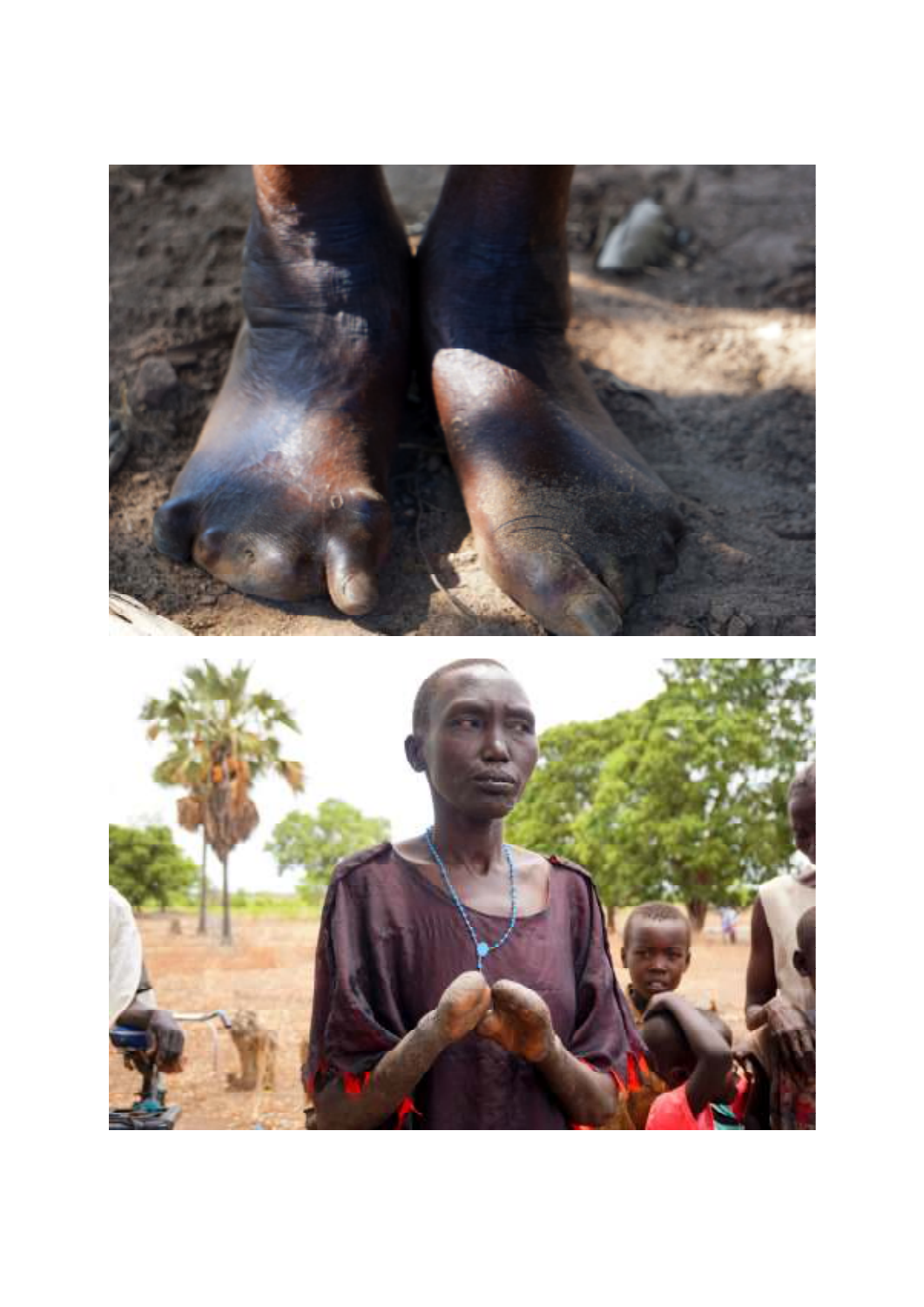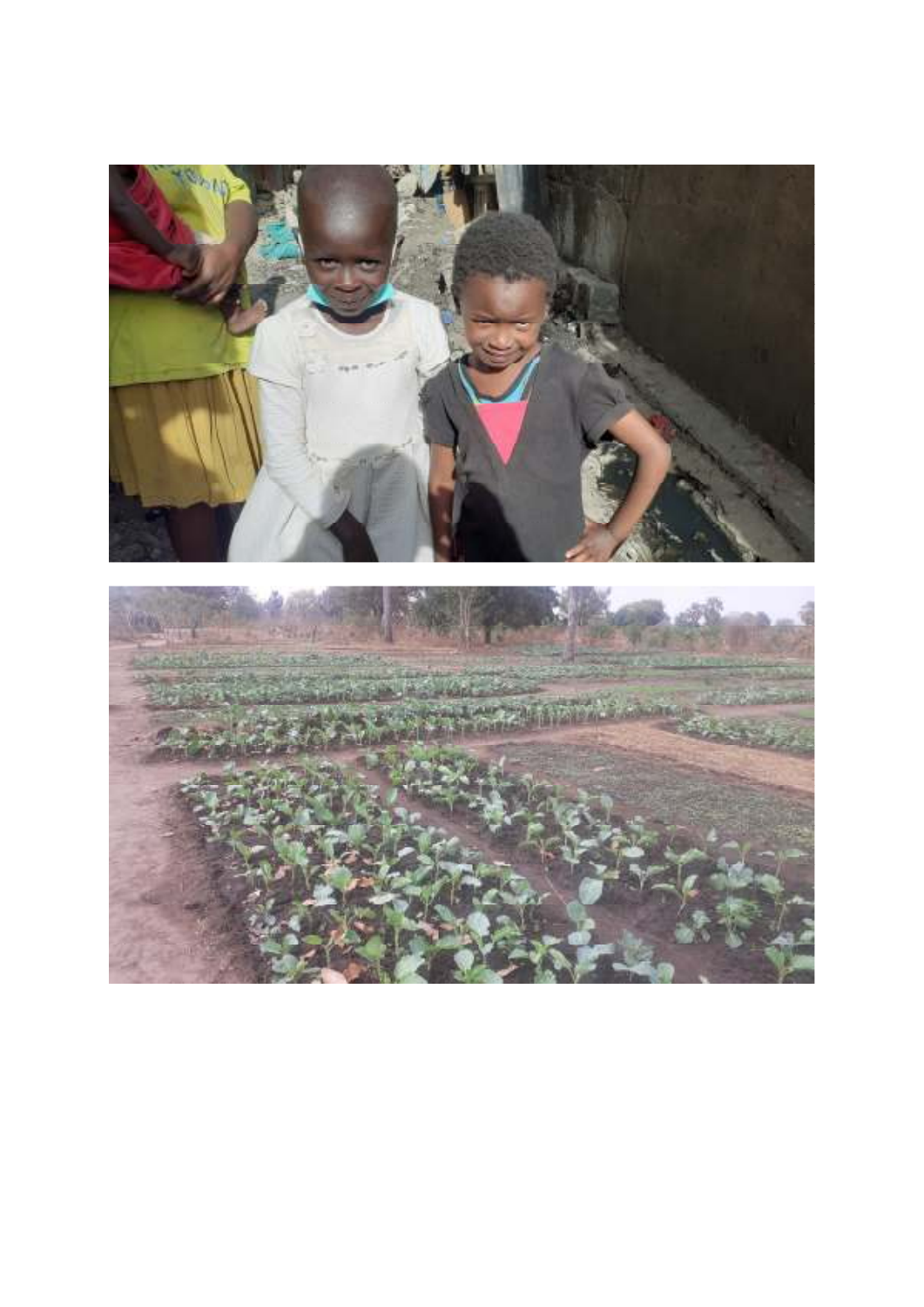

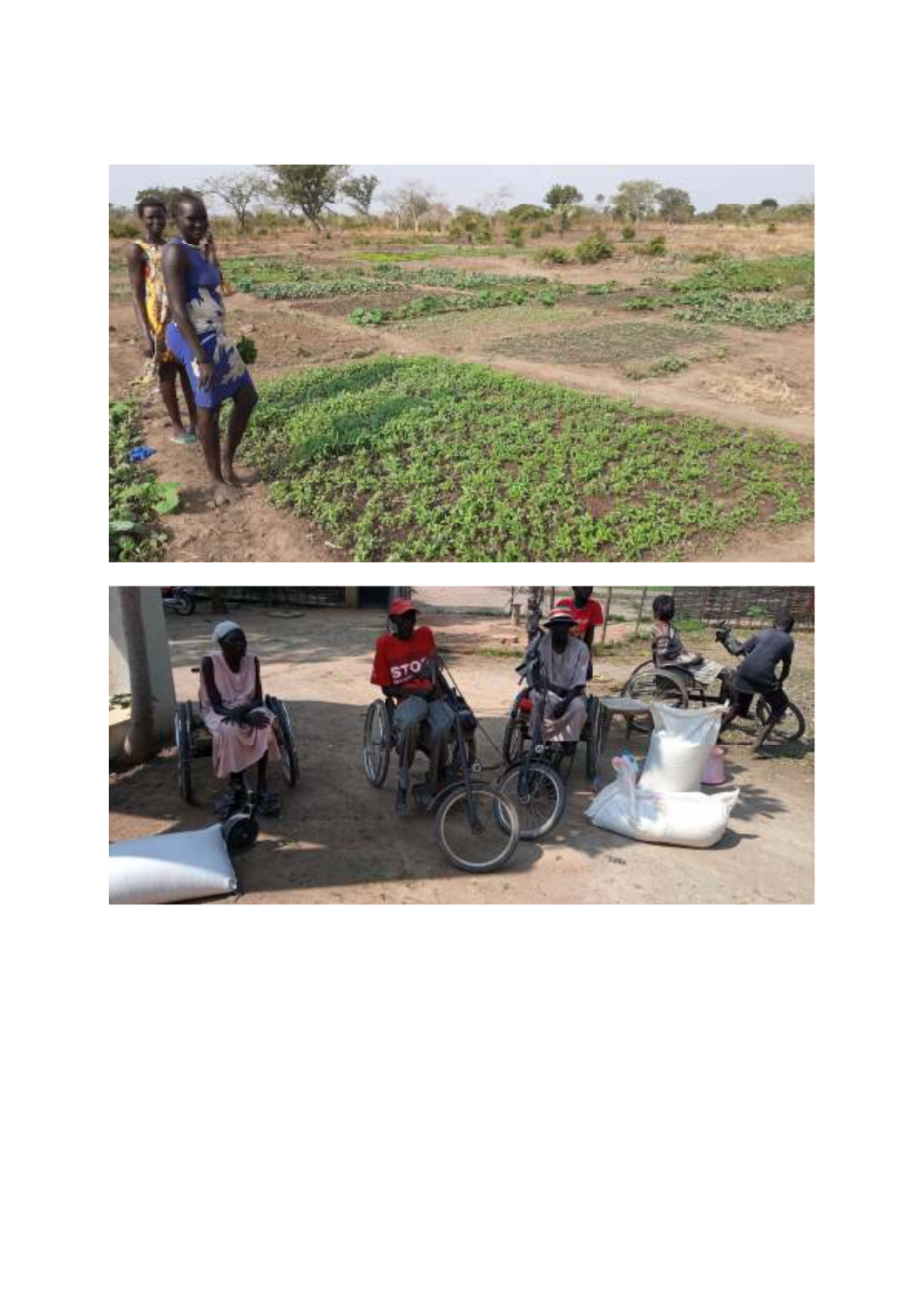